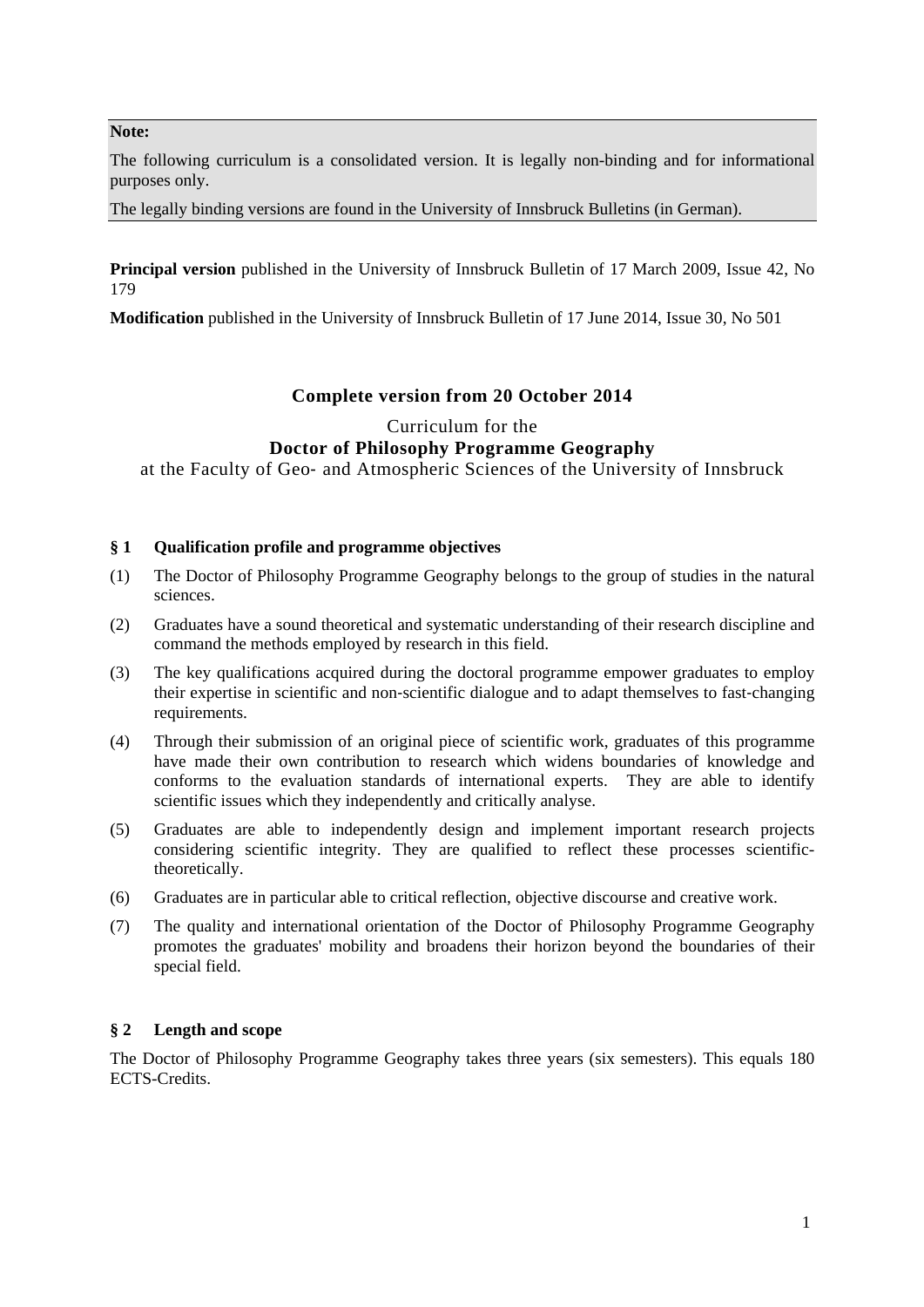# **§ 3 Admission**

- (1) Valid proof of the necessary academic level for admission to the doctoral programme must be provided. This includes proof of completion of relevant diploma or master programmes, of completion of relevant diploma or Master's programmes at a university of applied science or completion of other equivalent studies at an accredited Austrian or non-Austrian post-secondary educational institution. If equivalency is given in principle, and only a few elements are missing for full equivalency, the rector's office is entitled to combine the determination of equivalency with the obligation to pass certain examinations in the course of the doctoral programme.
- (2) Relevant studies are in any case
	- 1. 1. the Diploma Programme Geography completed at the University of Innsbruck,
	- 2. the Academic Teacher Training Programme in the School Subjects Geography and Economic Studies completed at the University of Innsbruck
	- 3. the Master's Programme Geography: Global Change Regional Sustainability completed at the University of Innsbruck

## **§ 4 Types of courses and maximum number of students per course**

**Seminars** (SE) are courses with continuous performance assessment and serve to in-depth scientific examination with the presentation and discussion of articles by the students. Maximum number of participants: 15

## **§ 5 Procedure for the allotment of places in courses with a limited number of participants**

Students whose study time will be prolonged if they are not admitted are to be given priority.

### **§ 6 Modules**

The following compulsory modules with a total 30 ECTS-Credits are to be taken:

| 1. | <b>Compulsory Module: Concept of Doctoral Thesis</b>                                                                                                                                                                                                                              |              | ECTS-<br><b>Credits</b> |  |
|----|-----------------------------------------------------------------------------------------------------------------------------------------------------------------------------------------------------------------------------------------------------------------------------------|--------------|-------------------------|--|
|    | <b>SE Development and Presentation of the Doctoral Concept</b>                                                                                                                                                                                                                    |              |                         |  |
|    | <b>Total</b>                                                                                                                                                                                                                                                                      | $\mathbf{2}$ |                         |  |
|    | Learning objectives of the module:<br>The students have developed after thorough research (relevant literatures, discussion with the<br>dissertation committee) a written plan of the dissertation, successfully presented and defended<br>an auditorium in scientific discourse. |              |                         |  |
|    | <b>Prerequisites:</b> none                                                                                                                                                                                                                                                        |              |                         |  |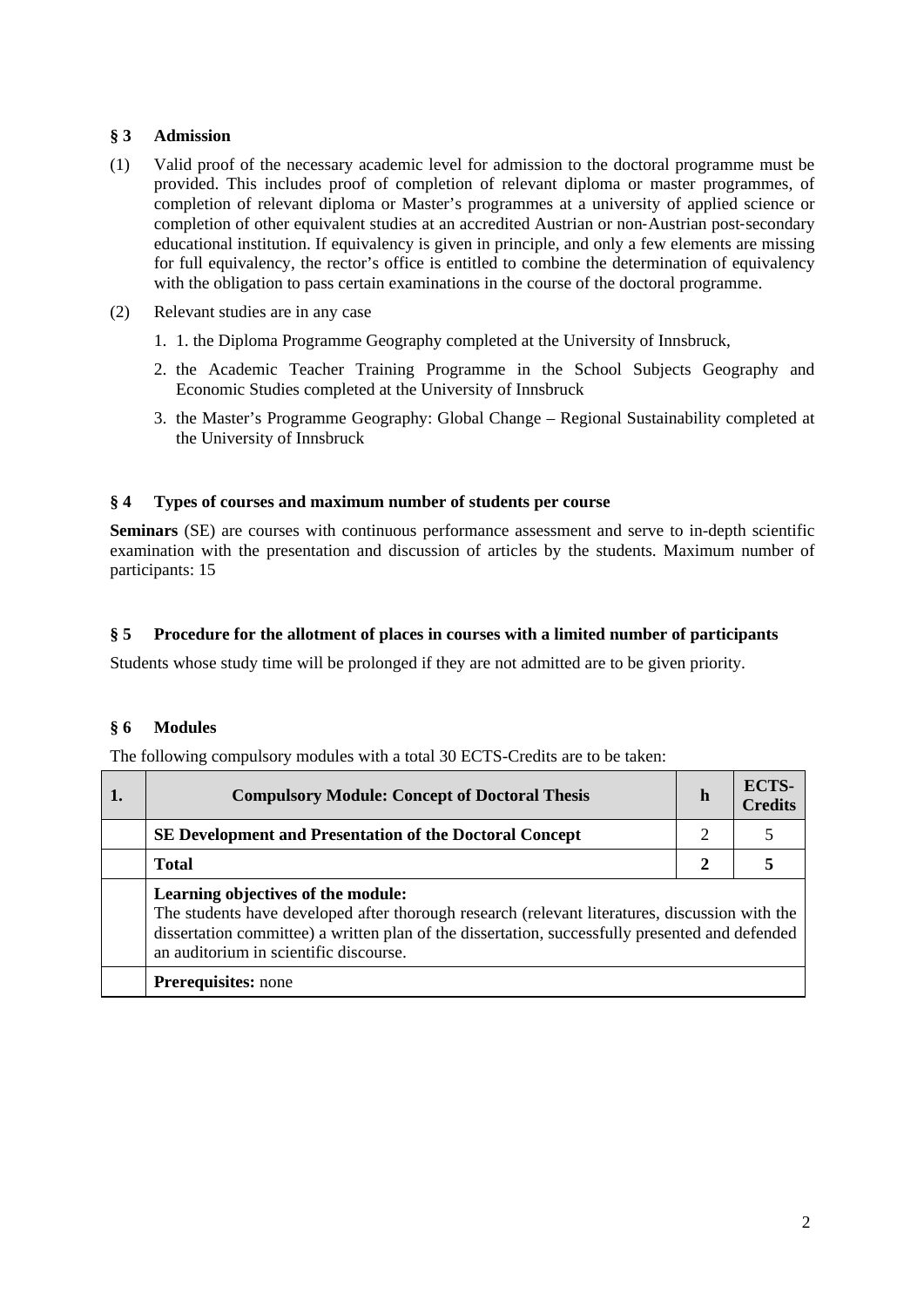| <b>Compulsory Module: Generic Skills</b>                                                                                                                                                                                                                                                                                   | h | ECTS-<br><b>Credits</b> |
|----------------------------------------------------------------------------------------------------------------------------------------------------------------------------------------------------------------------------------------------------------------------------------------------------------------------------|---|-------------------------|
| Courses, as defined in the dissertation agreement, equal to 5 ECTS-Credits<br>must be completed. Additionally, courses are offered which develop<br>didactic skills and competences for subsequent knowledge transfer of the<br>field. Completion of one course from the field of "Equality and Gender" is<br>recommended. |   |                         |
| <b>Total</b>                                                                                                                                                                                                                                                                                                               |   |                         |
| Learning objectives of the module:<br>After the successful completion of this module, students command advanced theoretical and                                                                                                                                                                                            |   |                         |

practical knowledge, skills and competences in selected disciplines, as well as methods and general skills which empower them to pursue independent scientific work and help them succeed in their future careers.

**Prerequisites:** none

| 3. | <b>Compulsory Module: Scientific Core Skills</b>                                                                                                                               | h | ECTS-<br><b>Credits</b> |
|----|--------------------------------------------------------------------------------------------------------------------------------------------------------------------------------|---|-------------------------|
|    | Other courses with a total of 5 ECTS-Credits, as defined in the dissertation<br>agreement as the scientific basis of dissertation topic.                                       |   |                         |
|    | <b>Total</b>                                                                                                                                                                   |   |                         |
|    | Learning objectives of the module:<br>After successful completion of the module students have advanced skills, which are needed<br>for the implementation of the dissertation. |   |                         |
|    | <b>Prerequisites:</b> successful completion of compulsory module 1                                                                                                             |   |                         |

|    | <b>Compulsory Module: Discussion of New Research Results</b>                                                                                                                                                            | h | ECTS-<br><b>Credits</b> |
|----|-------------------------------------------------------------------------------------------------------------------------------------------------------------------------------------------------------------------------|---|-------------------------|
| a. | <b>SE Discussion of New Academic Literature 1</b>                                                                                                                                                                       | 2 | 2.5                     |
| b. | <b>SE Discussion of New Academic Literature 2</b>                                                                                                                                                                       | 2 | 2.5                     |
|    | <b>Total</b>                                                                                                                                                                                                            | 4 |                         |
|    | Learning objectives of the module:<br>After successful completion of the module students have advanced technical knowledge,<br>especially knowledge interface, which are needed for the completion of the dissertation. |   |                         |
|    | <b>Prerequisites:</b> successful completion of compulsory module 1                                                                                                                                                      |   |                         |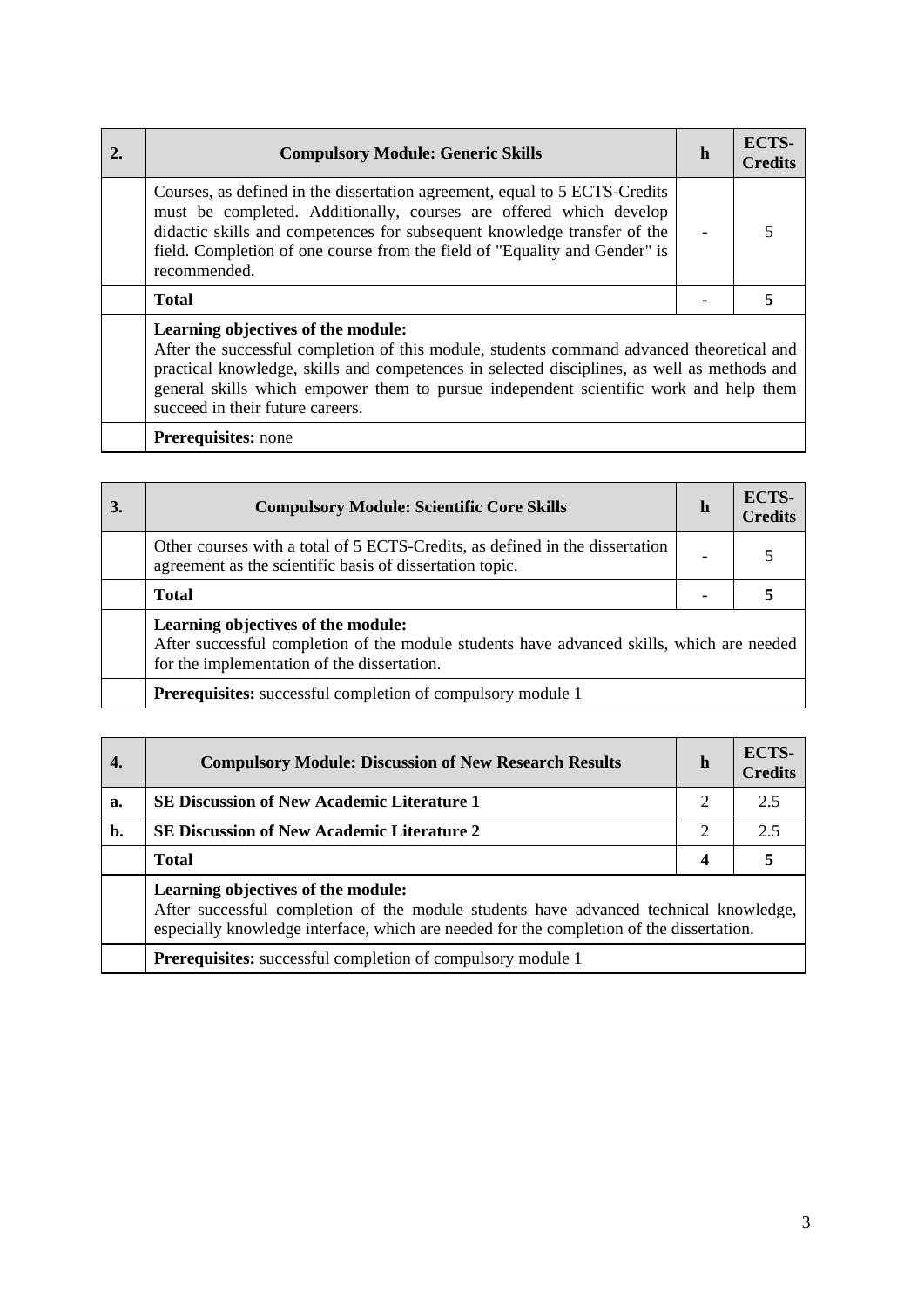| 5. | <b>Compulsory Module: Participation in the Academic Discussion</b>                                                                                                                                                                                                                                                                                                        |  | ECTS-<br><b>Credits</b> |  |
|----|---------------------------------------------------------------------------------------------------------------------------------------------------------------------------------------------------------------------------------------------------------------------------------------------------------------------------------------------------------------------------|--|-------------------------|--|
|    | Active participation in scientific discourse at conferences, workshops or<br>"summer schools"                                                                                                                                                                                                                                                                             |  |                         |  |
|    | <b>Total</b>                                                                                                                                                                                                                                                                                                                                                              |  |                         |  |
|    | Learning objectives of the module:<br>Students demonstrate proficiency in the acquisition and presentation of research results in<br>institutional national and international forums in consultation with the dissertation committee<br>and the related analysis and critical assessment of their own research achievements and<br>research performance of third parties. |  |                         |  |
|    |                                                                                                                                                                                                                                                                                                                                                                           |  |                         |  |

**Prerequisites:** successful completion of compulsory module 1

| 6. | <b>Compulsory Module: Doctoral Thesis Defense</b>                                                                                                                                                                                                                                                                                                                                                   |  | ECTS-<br><b>Credits</b> |
|----|-----------------------------------------------------------------------------------------------------------------------------------------------------------------------------------------------------------------------------------------------------------------------------------------------------------------------------------------------------------------------------------------------------|--|-------------------------|
|    | Final study, oral defense of the dissertation                                                                                                                                                                                                                                                                                                                                                       |  |                         |
|    | <b>Total</b>                                                                                                                                                                                                                                                                                                                                                                                        |  |                         |
|    | Learning objectives of the module:<br>Representation, reflection and analysis of the results of the dissertation in the overall context<br>of the doctoral programme; here are the summary and communication of results of the<br>research, the representation of the increase in knowledge for the discipline, the evaluation and<br>methodological skills and the presentation in the foreground. |  |                         |

**Prerequisites:** successful completion of the dissertation and the compulsory modules 1 to 5

### **§ 7 Dissertation**

- (1) In the course of the Doctor of Philosophy Programme Geography, a dissertation has to be written, which equals 150 ECTS-Credits. The dissertation is a piece of scientific work in a special field of geography which serves to prove the student's ability to cope with scientific questions in an independent way.
- (2) The dissertation can also consist of articles which are related in terms of subject matter or methods. The following quality criteria apply:
	- a. The dissertation has to consist of a minimum of three articles that have been accepted for publication by an acknowledged scientific journal.
	- b. The students must be the first author of a minimum of two of these articles.
	- c. These articles have to be embedded in a comprehensive presentation of the research question and the current state of knowledge in the field; extensive critical assessment of the results and a summary are required.
	- d. If the articles were written by several authors, the student's own contribution must be clearly shown and added to the dissertation.
- (3) The student has to propose a team of supervisors, consisting of at least two supervisors (dissertation committee) and to nominate one of them as the supervisor mainly responsible (with a venia docendi).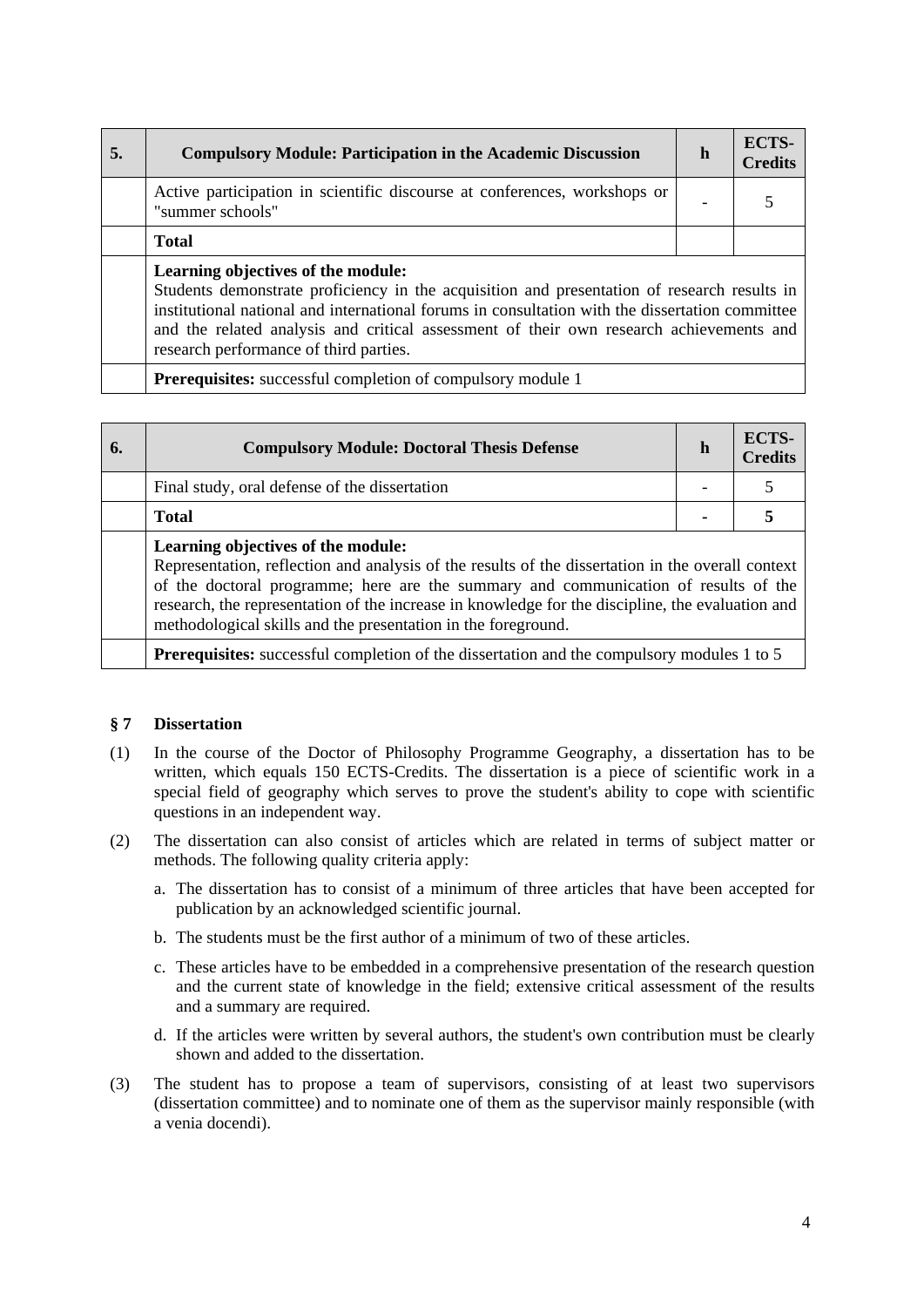(4) Prior to beginning the work, the student has to communicate the dissertation topic and names of the supervisors in writing to the Director of Studies. Topic and supervisors are considered as accepted, if the Director of Studies does not veto them by means of a decree within one month after the receipt of the proposal.

## **§ 8 Examination regulations**

- (1) The evaluation of the compulsory module 1 is based on the student's written and/or oral contributions. The lecturer is required to communicate evaluation methods and criteria before the course starts.
- (2) The evaluation of the compulsory modules 2, 3 and 4 is based on course examinations. The lecturer is required to communicate evaluation methods and criteria before the course starts.
- (3) Compulsory module 5 is evaluated by the main supervisor on the basis of a performance report written by the student. The lecturer is required to communicate evaluation methods and criteria before the course starts.
- (4) The evaluation of the compulsory module 6 "Doctoral Thesis Defense" is based on an oral exam taken before an examination board consisting of three examiners.

# **§ 9 Academic degree**

Graduates of the Doctor of Philosophy Programme Geography are awarded the academic degree of "Doctor of Philosophy" or "PhD", in brief.

### **§ 10 Implementation**

- (1) This curriculum comes into force on 1 October 2009.
- (2) The modification of the curriculum published in the University of Innsbruck Bulletin of 17 June 2014, Issue 30, No 501 comes into force on 1 October 2014 and applies to all students.